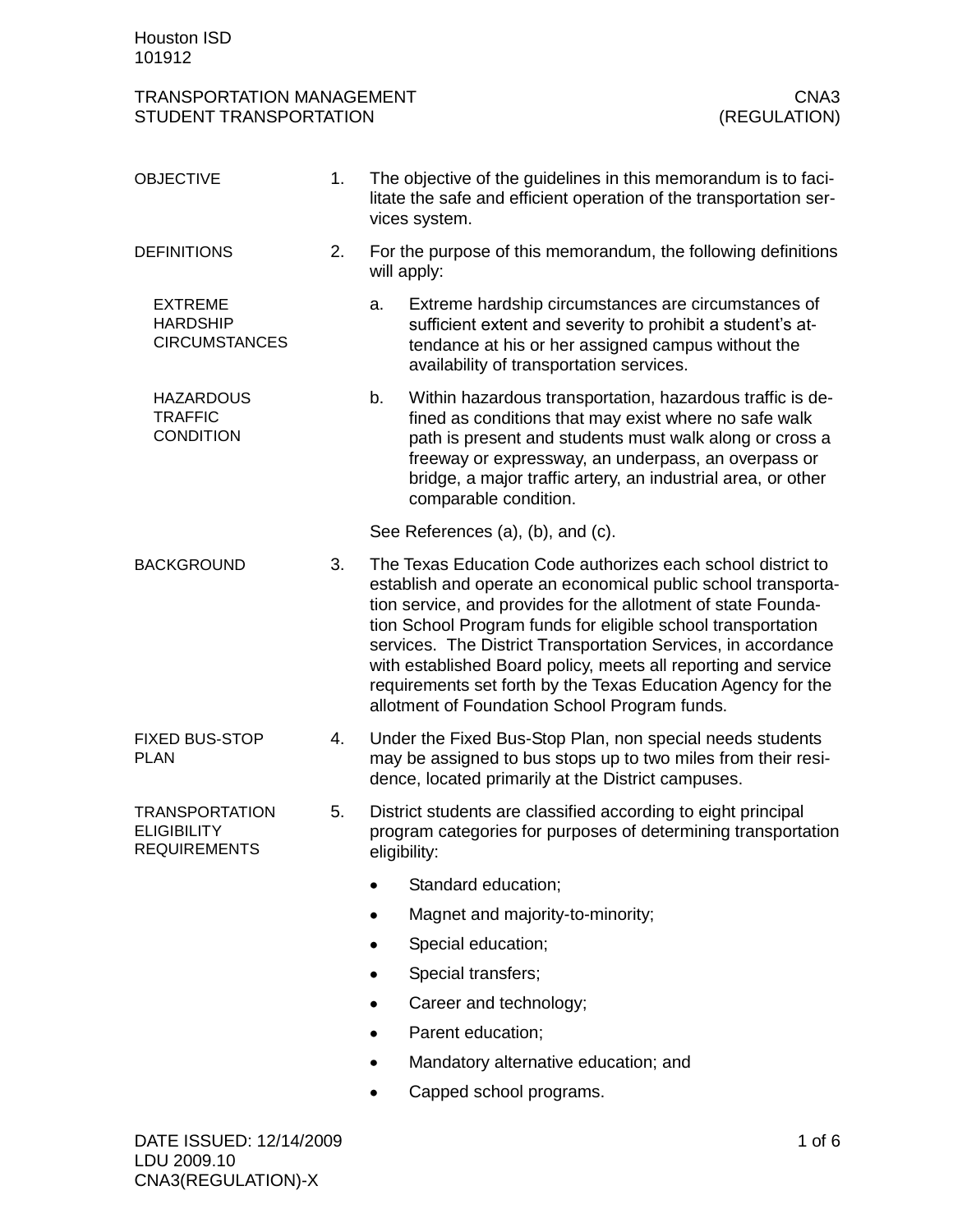## TRANSPORTATION MANAGEMENT<br>STUDENT TRANSPORTATION (REGULATION) STUDENT TRANSPORTATION

| <b>STANDARD</b><br><b>EDUCATION</b><br><b>PROGRAMS</b>                  | a. | Students eligible for transportation to standard education<br>programs are resident District students who are attend-<br>ing their zoned schools of attendance and who reside<br>two or more miles from their assigned campuses. Stu-<br>dents eligible for standard education transportation may<br>be provided round-trip transportation between District-<br>designated stops and their assigned campuses.                                                                                                                                           |
|-------------------------------------------------------------------------|----|---------------------------------------------------------------------------------------------------------------------------------------------------------------------------------------------------------------------------------------------------------------------------------------------------------------------------------------------------------------------------------------------------------------------------------------------------------------------------------------------------------------------------------------------------------|
| <b>MAGNET AND</b><br>MAJORITY-TO-<br><b>MINORITY</b><br><b>PROGRAMS</b> | b. | Students eligible for transportation to magnet and majori-<br>ty-to-minority programs are resident District students<br>who are attending such programs on approved transfers<br>and who reside two or more miles from their assigned<br>campuses. Students eligible for magnet and majority-to-<br>minority program transportation may be provided round-<br>trip transportation between District-designated stops and<br>their assigned campuses.                                                                                                     |
| <b>SPECIAL</b><br><b>EDUCATION</b><br><b>PROGRAMS</b>                   | c. | Students eligible for transportation to special education<br>programs are resident District students with disabilities,<br>impairments, or both who are eligible for special educa-<br>tion services and who would be unable to attend school<br>and benefit from their special education programs of in-<br>struction without the availability of specialized transpor-<br>tation. To be eligible for special education transportation,<br>a student must attend the closest appropriate program to<br>his or her zoned school of attendance and have: |
|                                                                         |    | A written Admission, Review, and Dismissal (ARD)<br>committee recommendation requesting specialized<br>transportation services and stating the specific type<br>of transportation services necessary to reasonably<br>accommodate the student's disability or impair-<br>ment; and                                                                                                                                                                                                                                                                      |
|                                                                         |    | An individualized education program or individua-<br>lized family service plan that includes the written<br>recommendation of the ARD committee requesting<br>specialized transportation services.                                                                                                                                                                                                                                                                                                                                                      |
|                                                                         |    | Students eligible for special education transportation will<br>be provided round-trip transportation between District-<br>designated stops and their assigned campuses.                                                                                                                                                                                                                                                                                                                                                                                 |
| <b>SPECIAL TRANSFER</b><br><b>PROGRAMS</b>                              | d. | Students attending District schools other than their<br>zoned schools of attendance on special transfers may<br>be eligible for transportation services in the following cir-<br>cumstances:                                                                                                                                                                                                                                                                                                                                                            |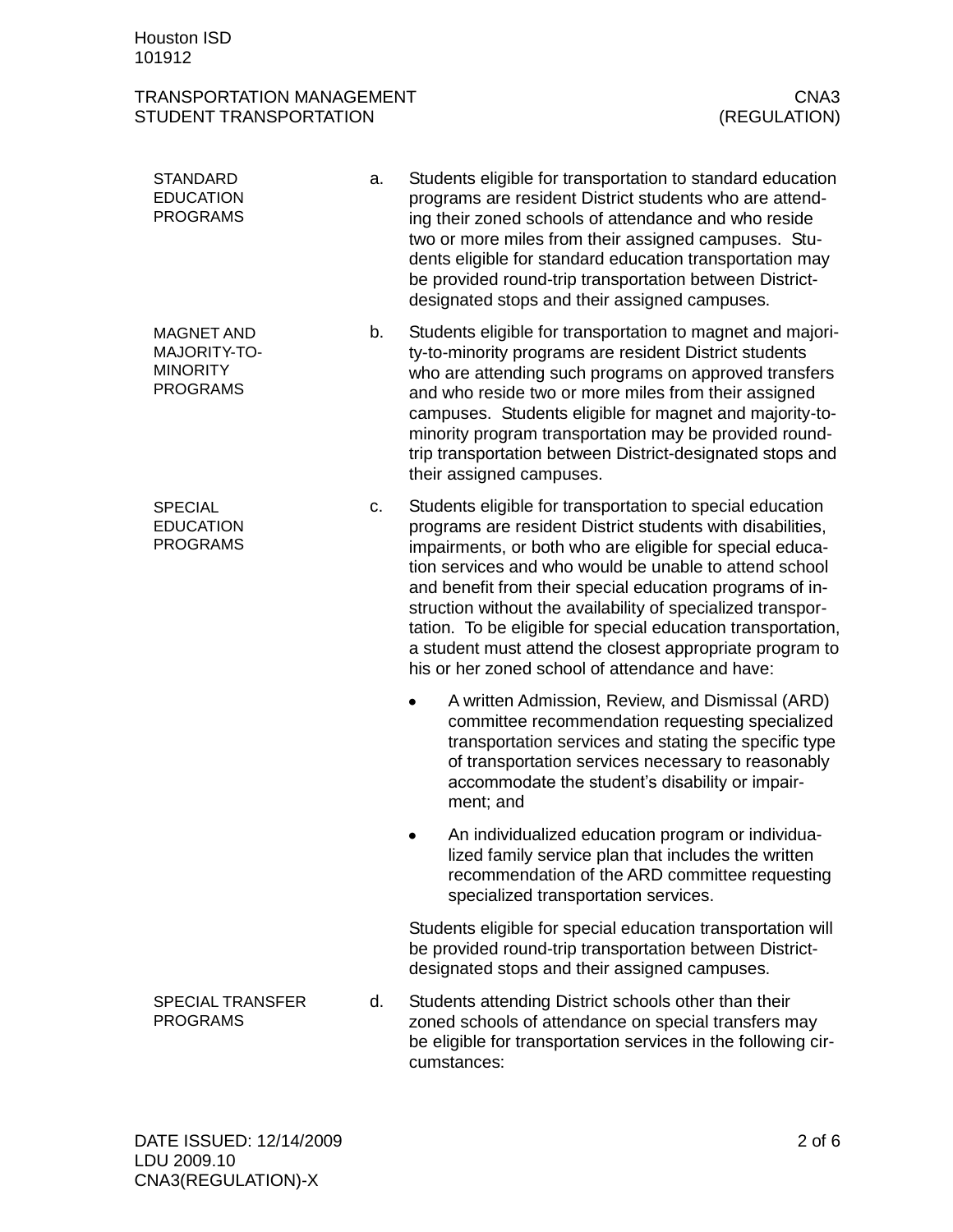## TRANSPORTATION MANAGEMENT **CONSUMING TRANSPORTATION** STUDENT TRANSPORTATION (REGULATION)

- (1) At the discretion and direction of the Superintendent, and with Board approval, designated special transfer programs may be approved for transportation services when, in the opinion of the Superintendent, it is in the best interest of student achievement and learning that transportation services be provided to such programs. Designated programs that have been approved for transportation services will be subject to annual review to determine whether circumstances warrant continuation of transportation services. Students eligible for transportation to designated special transfer programs are resident District students who reside two or more miles from their assigned campuses. Students eligible for designated program transportation may be provided round-trip transportation between District-designated stops and their assigned campuses. DESIGNATED PROGRAMS
	- (2) A student who attends a District school at a campus other than his or her zoned school of attendance on a JROTC or vocational program special transfer may be eligible for transportation services to the assigned campus if:
		- The program for which the special transfer was granted was not available at the student's zoned campus or at another District campus that is less than two miles (as measured along the shortest route that may be traveled on public roads) from the student's residence; and
		- The student is attending the closest program  $\bullet$ with available space to his or her zoned school of attendance.

Students eligible for nondesignated program transportation may be provided round-trip transportation between District-designated stops and their assigned campuses.

e. Students eligible for career and technology program transportation are resident District students enrolled in regular or special education programs who attend approved career and technology programs that are not available at their assigned campuses during a portion of their regular school day. Career and technology students may be provided round-trip transportation between their assigned campuses of regular attendance and the

CAREER AND **TECHNOLOGY** PROGRAMS

NONDESIGNATED PROGRAMS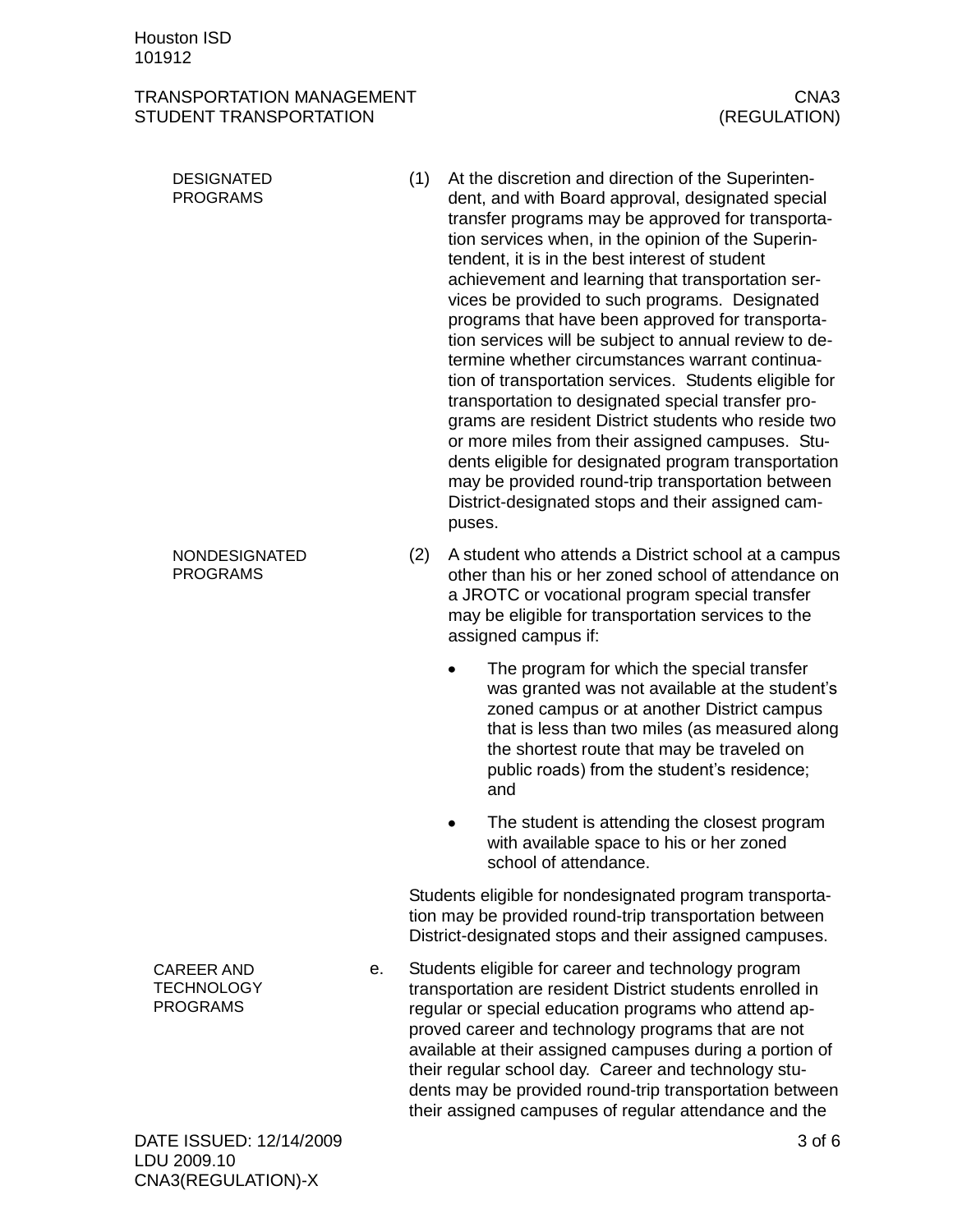## TRANSPORTATION MANAGEMENT **CONTACT AND CONTACT CONTACT CONTACT CONTACT CONTACT CONTACT CONTACT CONTACT CONTACT CONTACT CONTACT CONTACT CONTACT CONTACT CONTACT CONTACT CONTACT CONTACT CONTACT CONTACT CONTACT CONTACT CONTACT** STUDENT TRANSPORTATION (REGULATION)

campuses of their approved career and technology programs provided they are attending the closest programs with available space to their zoned schools of attendance. f. Students eligible for parent education program transportation are resident District students enrolled in approved parent education programs. Parent education program students and the students' infant children, if any, may be provided round-trip transportation between Districtdesignated stops and their daycare facilities and assigned campuses provided they are attending the closest programs with available space to their zoned schools of attendance. However, no infant child will be transported outside of the District boundaries or without a parent. g. Students eligible for mandatory alternative education program transportation are resident District students who have been placed in a mandatory alternative education program at the District's direction. Mandatory alternative education students may be provided round-trip transportation between District-designated stops and their assigned campuses. h. Students eligible for capped school program transportation are resident District students whose attendance at their zoned schools of attendance would cause those schools to exceed their legal capacities, and who have been assigned to other campuses by Student Transfers and reside two or more miles from their campuses of attendance. 6. Specific geographic areas within the attendance boundaries of District schools within two miles of the school may be considered eligible for District bus transportation on a case-bycase basis when designated as a Hazardous Transportation zone. See References (a), (b), and (c). Requests for Hazardous Transportation consideration must be made in writing by the principal to the appropriate regional superintendent. Upon approval by the regional superintendent, the request will be forwarded to the transportation manager of Special Projects. See Exhibit (2). The transportation manager will conduct a meeting with the Hazardous Transportation Com-PARENT EDUCATION PROGRAMS MANDATORY ALTERNATIVE EDUCATION PROGRAMS CAPPED SCHOOL PROGRAMS **HAZARDOUS** TRANSPORTATION ZONE

mittee to consider the request.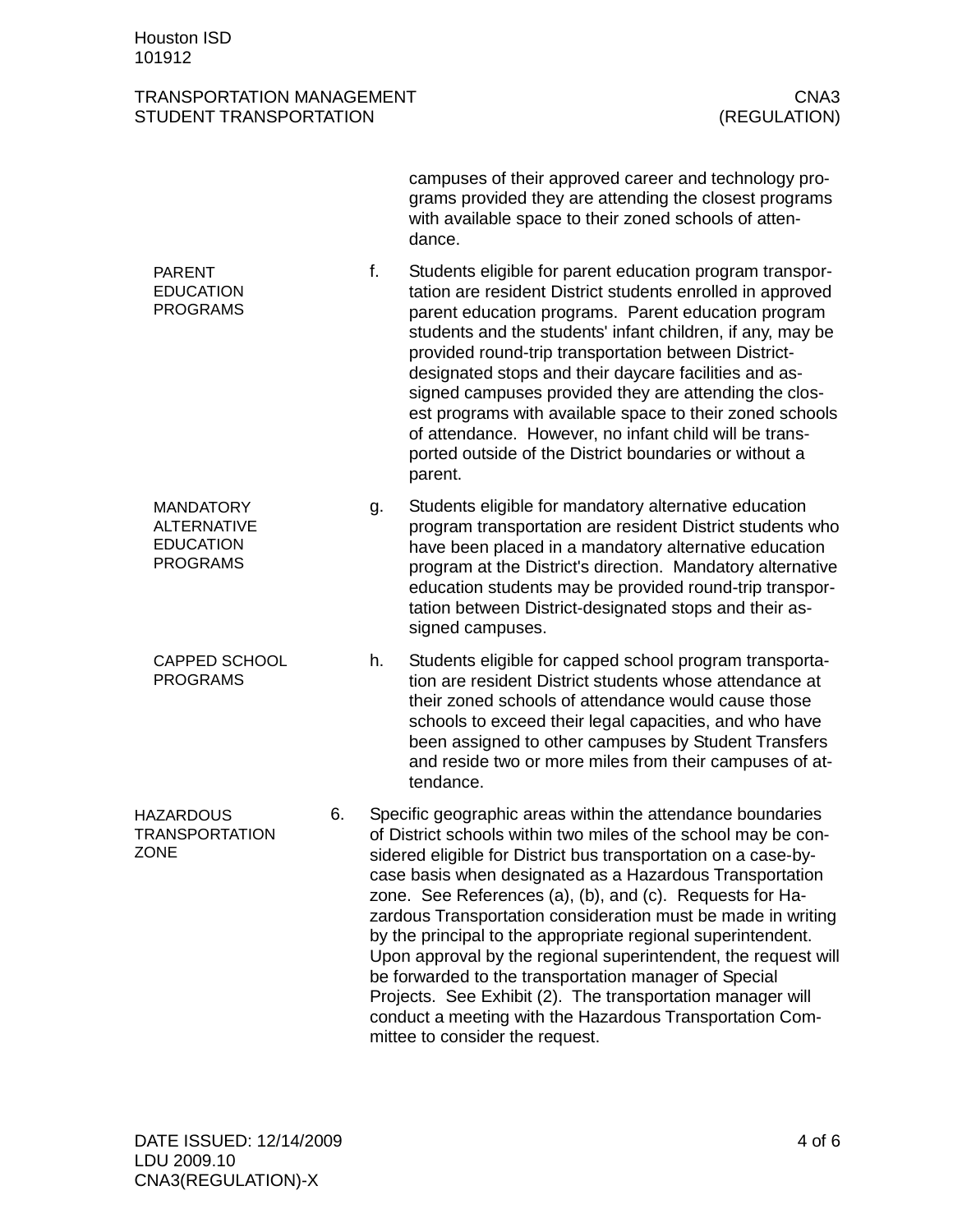## TRANSPORTATION MANAGEMENT<br>STUDENT TRANSPORTATION (REGULATION) STUDENT TRANSPORTATION

| <b>SPECIAL</b><br><b>TRANSPORTATION</b><br><b>ASSIGNMENT ZONES</b> | 7.  | Specific geographic areas within the attendance boundaries<br>of District schools within two miles of the school may be con-<br>sidered for transportation eligibility on a case-by-case basis<br>for designation as Special Transportation Assignment Zones.<br>Such zones may be established when it is deemed a necessi-<br>ty to provide transportation services for students residing in<br>these specific areas to assure student safety and attendance.                                                                                                                                                   |
|--------------------------------------------------------------------|-----|------------------------------------------------------------------------------------------------------------------------------------------------------------------------------------------------------------------------------------------------------------------------------------------------------------------------------------------------------------------------------------------------------------------------------------------------------------------------------------------------------------------------------------------------------------------------------------------------------------------|
|                                                                    |     | Requests for Special Transportation Assignment Zone con-<br>sideration will be made in writing by the principal to the ap-<br>propriate regional superintendent. Upon approval by the re-<br>gional superintendent, the request will be forwarded to the<br>Transportation manager of Special Projects. See Exhibit (3).<br>The Transportation manager will conduct a meeting with the<br>Special Transportation Assignment Zone Committee to con-<br>sider the request.                                                                                                                                         |
|                                                                    |     | The committee will submit its recommendation to the chief<br>business operations officer and Superintendent. Students eli-<br>gible for Special Transportation Assignment Zone services<br>may be provided round-trip transportation between District-<br>designated stops and their assigned campuses.                                                                                                                                                                                                                                                                                                          |
| <b>ANNUAL REVIEW</b>                                               | 8.  | Special Transportation Assignment Zone requests that are<br>approved will be subject to annual review by the Special<br>Transportation Assignment Zone Committee. The committee<br>may recommend discontinuance of transportation services to<br>any Special Transportation Assignment Zone area due to a<br>change in condition.                                                                                                                                                                                                                                                                                |
| <b>DISTRICT</b><br><b>EMPLOYEES'</b><br><b>CHILDREN</b>            | 9.  | District employees' children who attend District schools and<br>who do not reside in a District school attendance zone may<br>be eligible for transportation services to their District campus-<br>es of attendance. Such students may use established Dis-<br>trict-designated stops on routes with available space to obtain<br>transportation to their campuses of attendance; however, no<br>new stops or routes will be created to accommodate the<br>transportation requests of these students.                                                                                                            |
| <b>HARDSHIP</b><br><b>EXCEPTIONS</b>                               | 10. | Resident District students who are subject to extreme hard-<br>ship circumstances may be considered for transportation eli-<br>gibility on a case-by-case basis. Requests for Hardship Ex-<br>ceptions consideration must be made in writing by the<br>principal to the appropriate regional superintendent. Upon<br>approval by the regional superintendent, the request will be<br>forwarded to the transportation manager of Special Projects.<br>See Exhibit (1). The transportation manager will conduct a<br>meeting with the Special Transportation Assignment Zone<br>Committee to consider the request. |
| DATE ISSUED: 12/14/2009                                            |     | 5 of 6                                                                                                                                                                                                                                                                                                                                                                                                                                                                                                                                                                                                           |